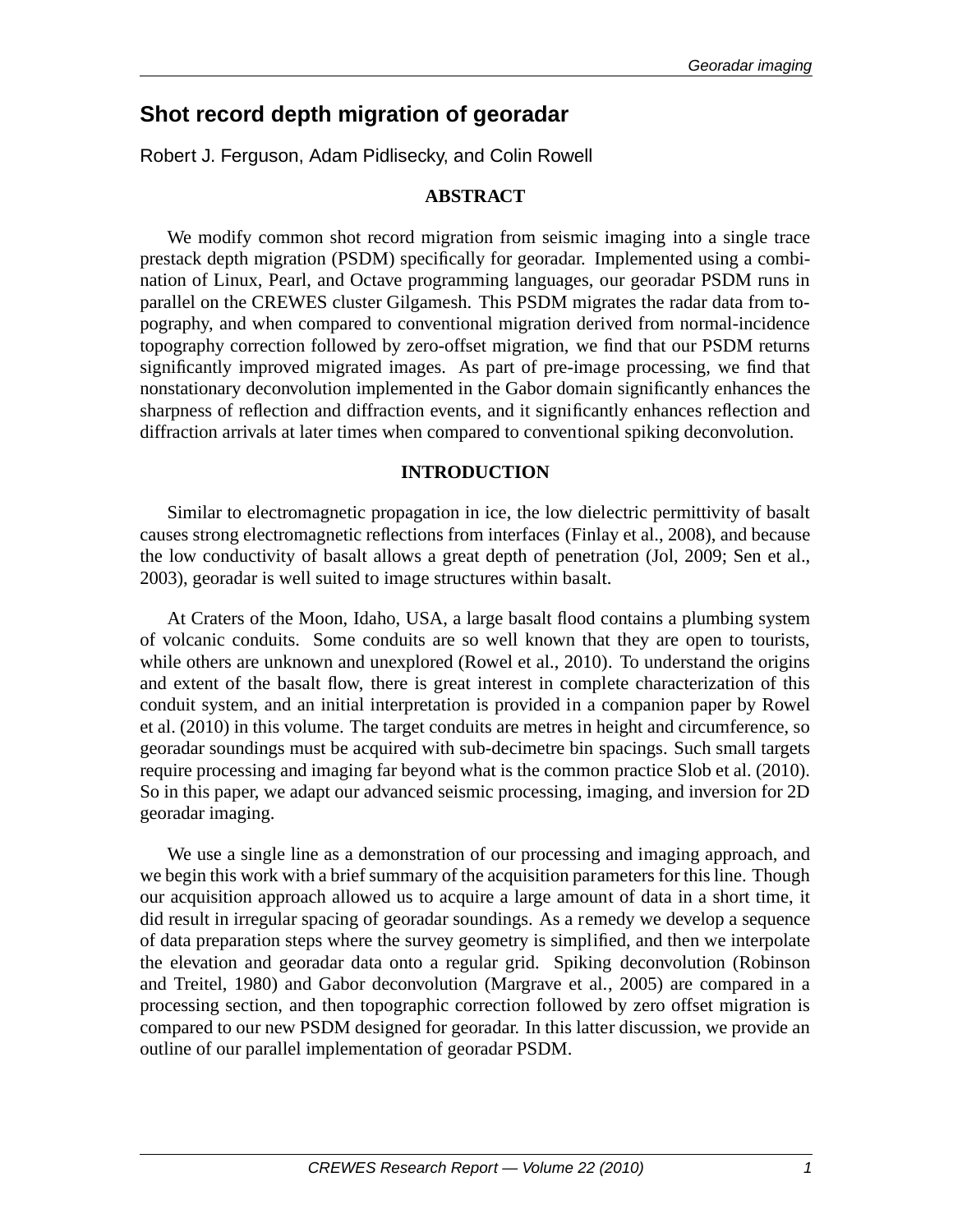### **GEORADAR ACQUISITION**

Georadar data were acquired for 21 lines at the Craters of the Moon site for use in characterizing the subsurface network of volcanic flow tubes (Rowel et al., 2010). Here, we will concentrate on the processing and imaging aspects of this work using line 23 from that data volume. Table 1 provides a summary of acquisition parameters for this line, as well as some preliminary processing parameters deduced from data analysis - specifically  $c = 14,000$ cm/ $\mu$ s for the speed of light in basalt, and  $f_{min} = 20$  MHz and  $f_{max} = 200$  MHz for the max and min temporal frequencies of interest.

The nominal trace spacing  $\Delta x = 10$  cm is intended to capture unaliased all radar reflections (Grasmueck et al., 2005), however, the basalt surface was rugged and  $0 \leq \Delta x \leq 10$ 's of centimetres resulted in a median  $\Delta x_{med} \sim 14$  cm. Table 1 also reports values for depth ( $\Delta z$ , and  $z_{max}$ ), and these are the interval for depth imaging and maximum image depth respectively. These values will be used in depth imaging later.

Note, during acquisition, the acquisition unit is set to acquire traces continuously at a fixed acquisition time interval. This means that when acquisition is halted, redundant traces are acquired for the corresponding spatial location. As the next section describes, these redundant traces are deleted, however, in future, they should be accommodated as extra data for imaging.

| $\overline{\text{Line}}$ # | 23                           |
|----------------------------|------------------------------|
| $f_{cent}$                 | <b>100 MHz</b>               |
| $f_{min}$                  | $20$ MHz                     |
| $f_{max}$                  | $200$ MHz                    |
| $\epsilon$                 | $\sqrt{14,000}$ cm / $\mu$ s |
| $x_{offset}$               | $\overline{1}00 \text{ cm}$  |
| $\Delta x$                 | $10 \text{ cm}$              |
| $\Delta z$                 | 5 cm                         |
| $z_{max}$                  | $\overline{1200}$ cm         |

Table 1. Acquisition parameters (Rowel et al., 2010).

#### **DATA PREPARATION**

Data preparation prior to processing and imaging consists of (see Table 2): 1) Survey rotation. 2) El-

evation interpolation. 3) Delete top pad. 4) Trace interpolation. Survey rotation (1) was done to simplify the survey for later processing steps. Survey data were read in from the headers, the sur-

| Process                  | Parameters                                    |
|--------------------------|-----------------------------------------------|
| Rotate survey            | Linear fit                                    |
| Interpolate elevations   | Linear interpolation ( $\Delta x \sim 14$ cm) |
| Align $t = 0$ for traces | Delete top pad                                |
| Interpolate traces       | Linear interpolation ( $\Delta x \sim 14$ cm) |

#### Table 2. Data preparation parameters.

vey origin was shifted to (0, 0), and a rotation operator was determined to minimize variation in the Northerly direction according to

$$
\begin{bmatrix} X \\ Y \end{bmatrix} = \begin{bmatrix} \cos \theta & -\sin \theta \\ \sin \theta & \cos \theta \end{bmatrix} \begin{bmatrix} x \\ y \end{bmatrix},
$$
 (1)

where  $(X, Y)$  and  $(x, y)$  are the rotated and original coordinates respectively, and  $\theta$  is the rotation angle. A linear polynomial fit to the survey data is used to determine  $\theta$ , where  $\tan \theta$  is taken from the first order term of the polynomial.

The input survey and the rotated survey are depicted in Figure 1a, where the survey, the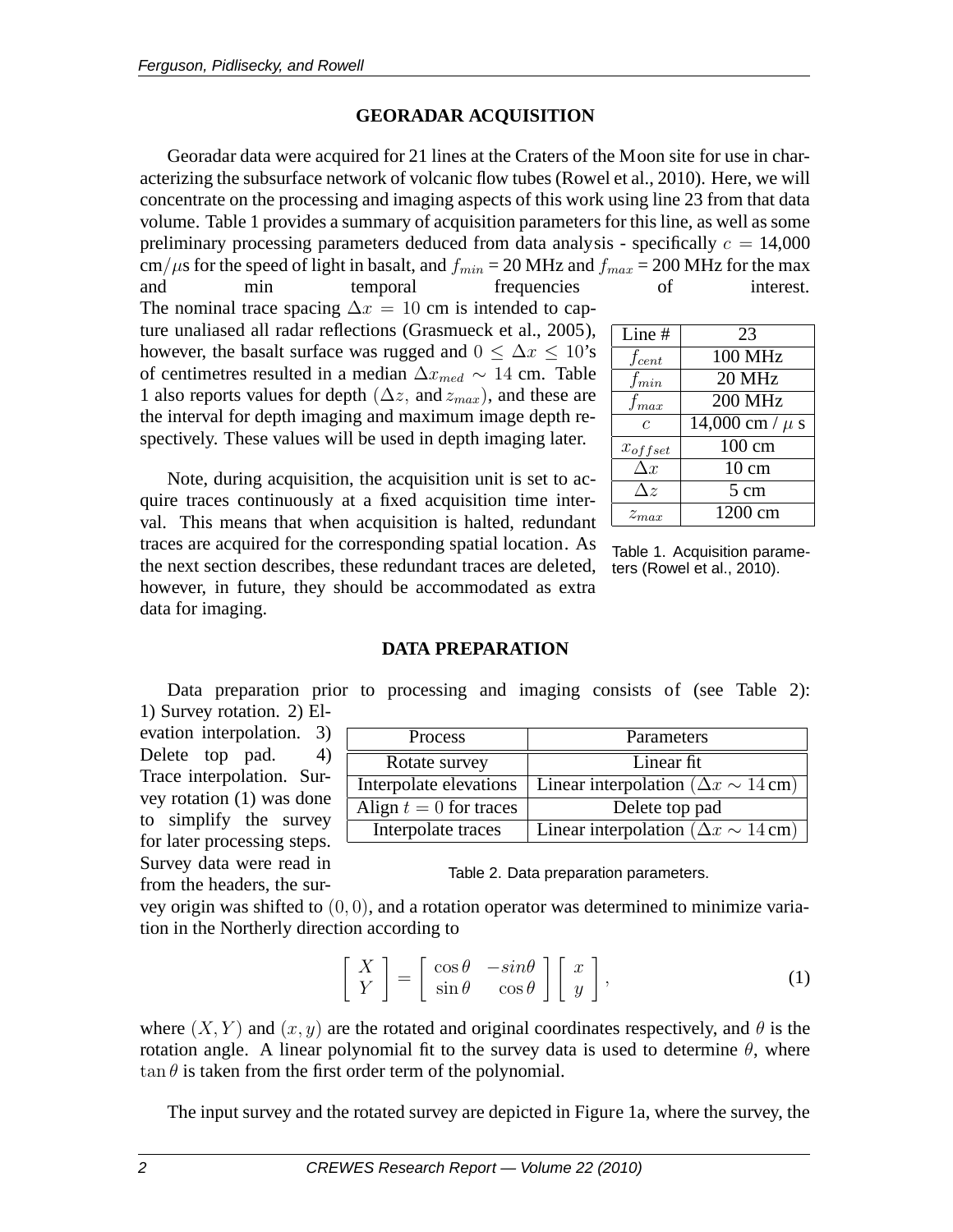

FIG. 1. Survey parameters. a) The survey is rotated to minimize variation along the ordinal. b) Elevations are interpolated onto a regular grid.

linear fit, and the rotated survey are given by dotted, dashed, and solid lines respectively. Spatial variation of the rotated survey about the zero line is then ignored, and the horizontal component is differentiated. The differentiated result is then analyzed for zero values to indicate redundant traces. Redundant traces are then eliminated. Because later imaging proceedures are based on spatial FFTS, data must be evenly sampled. The data acquired here, however, are irregularly sampled about a goal interval of 10 cm (Table 1). A value of  $\Delta x = 14$  cm, then, is computed from the median of the differentiated horizontal distance.

Indicated by dots in Figure 1b, the original irregular elevation survey is interpolated from the true survey locations onto a regular grid ( $\Delta x = 14$  c) indicated by circles on this Figure. This range of data (200 - 900 cm distance) represents the most irregular section of the entire survey. The next interpolation step (3), is to map the data onto the regular grid, and this is done using linear interpolation as well. A close up on the most irregular range (200 - 900 cm distance) indicates a satisfactory result in that reflection events appear to be coherent and well sampled. This is a qualitative result, of course, and no attempt is made here to analyze the effects of spatial aliasing.

#### **DATA PROCESSING**

Data processing consists of two approaches to georadar deconvolution. The first, as a benchmark, is conventional spiking deconvolution (Robinson and Treitel, 1980) applied to whiten the frequency spectrum of the input data. Then, Gabor deconvolution (Margrave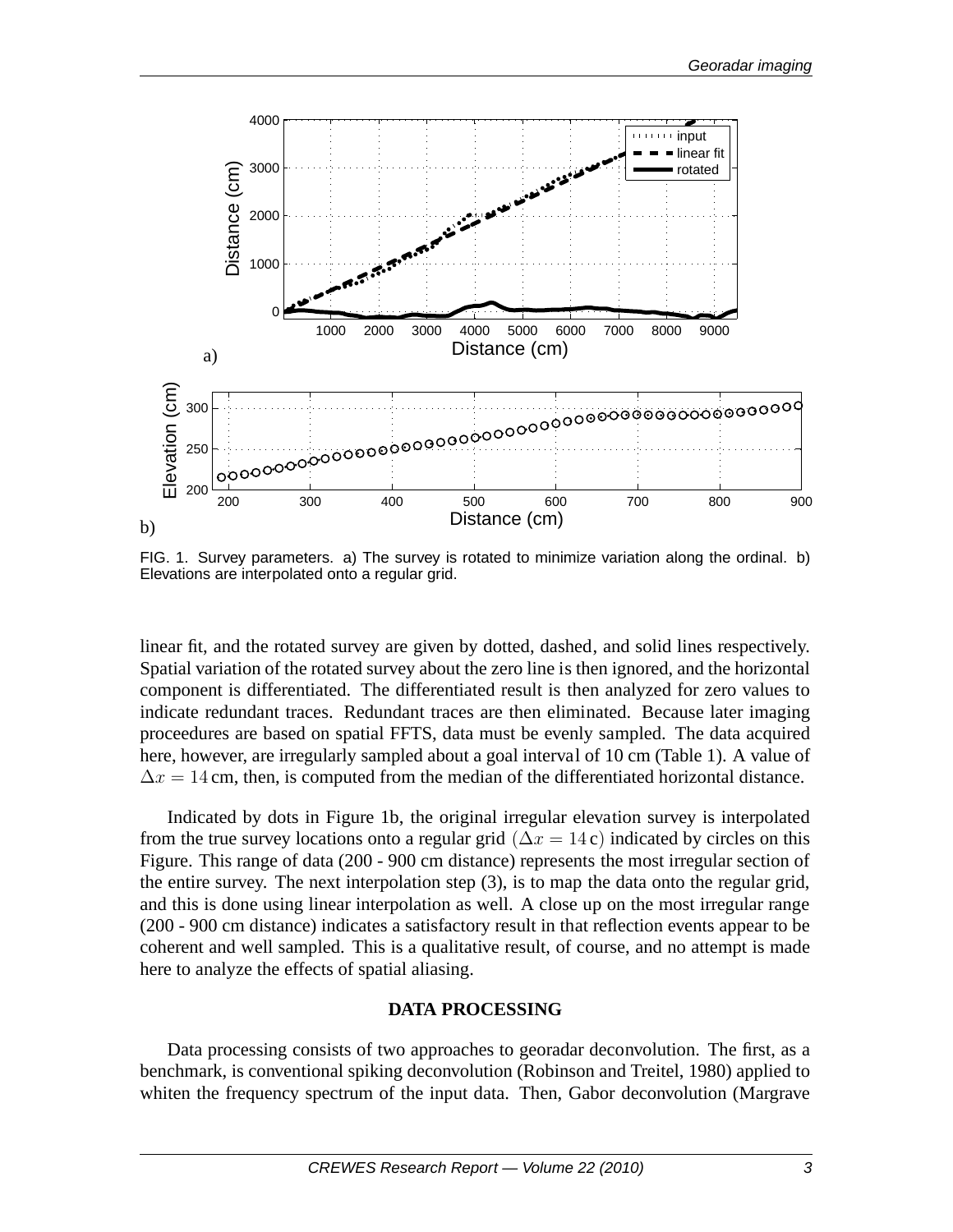

FIG. 2. Data regularization. a) Data from the original survey have irregular trace spacing. b) Data from (a) interpolated onto a regular grid.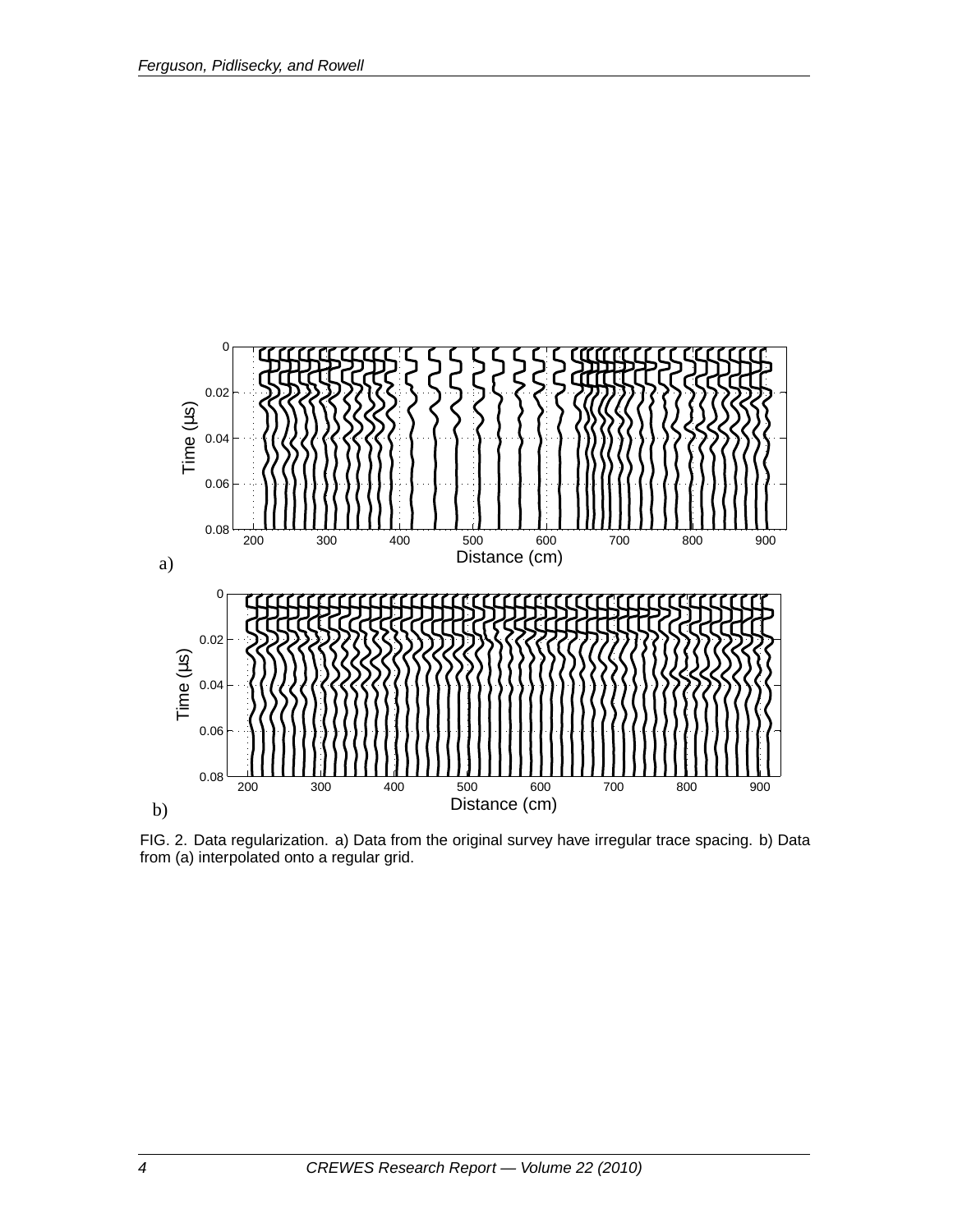et al., 2005) is applied in an iterative process where the numerous input parameters are varied. Iteration stops when the best result relative to the spiking deconvolution benchmark is achieved.

#### **Spiking deconvolution**

From the CREWES Matlab Toolbox, deconf was selected, and through experimentation, a parametrization of a 17 point boxcar filter applied to the input spectrum and a stabilization factor of 10<sup>−</sup><sup>4</sup> (Table 3) produces the most satisfactory, zero-phase result. For comparison, the raw data and spectrum are shown in Figures 3a and b respectively, and the deconvolved output is given in Figures 4a and b.

| Parameter              | Value           |
|------------------------|-----------------|
| Design trace           | Design on trace |
| # points in $f$ boxcar | 17              |
| Stabilization factor   | 0.0001          |
| Output phase           | Zero            |

Table 3. Spiking deconvolution (Robinson and Treitel, 1980) parameters.

Note, the usable frequency range is between about 20 Hz and 150 Hz, though in imaging (next section) we use an optimistic 200 MHz as the maximum. Spiking deconvolution flattens the spectrum as desired (Figure 4b), and reflection events are generally more coherent (Figure 4a); In particular, reflections and diffractions above  $\sim$  0.125  $\mu$ s are more distinct indicating significant removal of *ringing*.

#### **Gabor deconvolution**

The georadar source waveform is known to be even more nonstationary that the seismic waveform (L. R. Bentley, personal communication), so we employ the nonstationary deconvolution of Margrave et al. (2005). Implemented in the Gabor domain, gabordeconb from the CREWES Matlab Toolbox computes and applies a time-variant deconvolution operator to the input data (Margrave et al., 2005) where the time-variant operator approxi-

mates the true correction for a dispersive source wavefield. Input parameters to gabordeconb are fairly numerous, so an iterative procedure was employed to converge to suitable values as is summarized in Table 4. The resultant data and spectrum are given in Figures 5a and b. In comparison with spiking deconvolution (Figures 4)a and b, Gabor deconvolution does not seem to broaden the frequency range beyond what is achievable with spiking deconvolution, however, individual events are certainly sharper - especially above 0.05  $\mu$ s, and it has brought out reflection and diffraction energy below  $0.125 \mu s$ . The improvement below  $0.125 \mu s$  has prompted us to return to this site

| Parameter               | Value                      |
|-------------------------|----------------------------|
| Gaussinan window width  | $0.12 \ \mu s$             |
| Window increment        | $0.0024 \mu s$             |
| Width of $t$ smoother   | $\overline{0.016}$ $\mu$ s |
| Width of $f$ smoother   | 110 MHz                    |
| Smoothing               | Hyperbolic                 |
| Order of Burg spec.     | 10                         |
| <b>Stability factor</b> | 0                          |
| Phase of output         | 0                          |
| Synthesis window        | Unity                      |

Table 4. Gabor deconvolution (Margrave et al., 2005) parameters.

to acquire longer records as there is clear reflection energy down to the end of the recordings.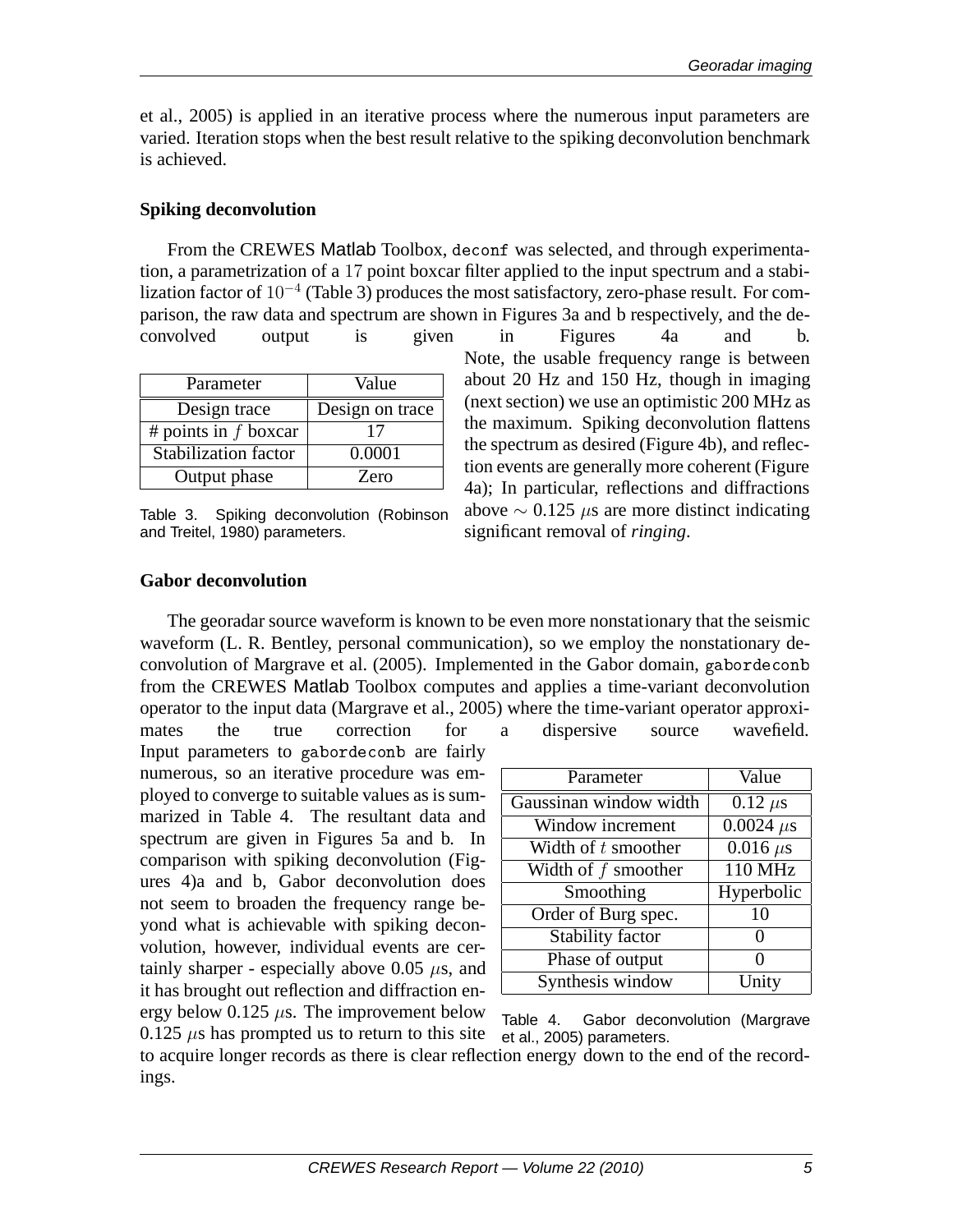

FIG. 3. The raw data. a) The regularized raw data. b) The spectrum of the raw data. Note the dominant frequency at 100 MHz.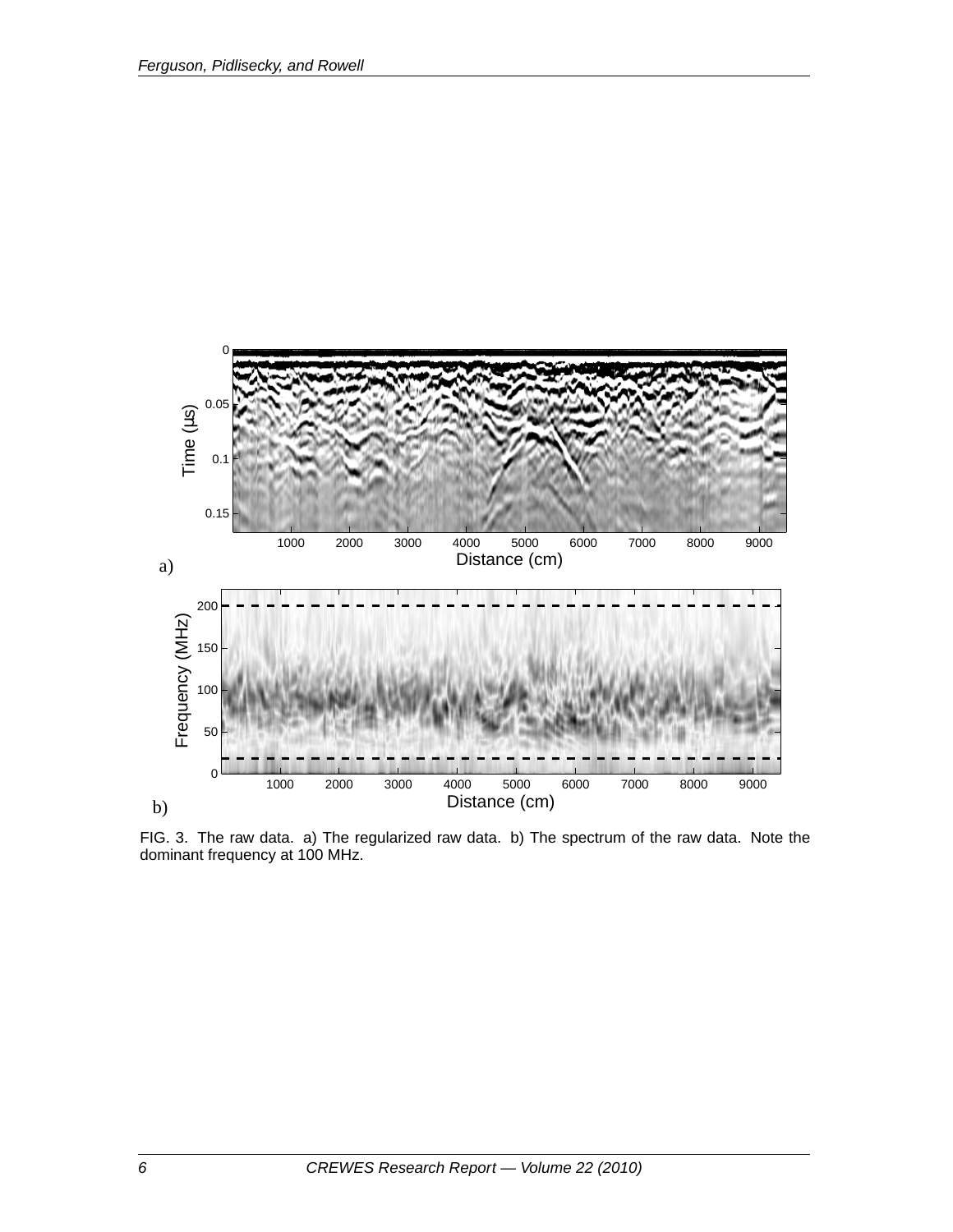

FIG. 4. Spiking deconvolution Robinson and Treitel (1980) of the raw data. a) The deconvolved output. b) The spectrum of the deconvolved output. Spiking deconvolution has recovered some low-frequency, with minimal gain of higher frequency.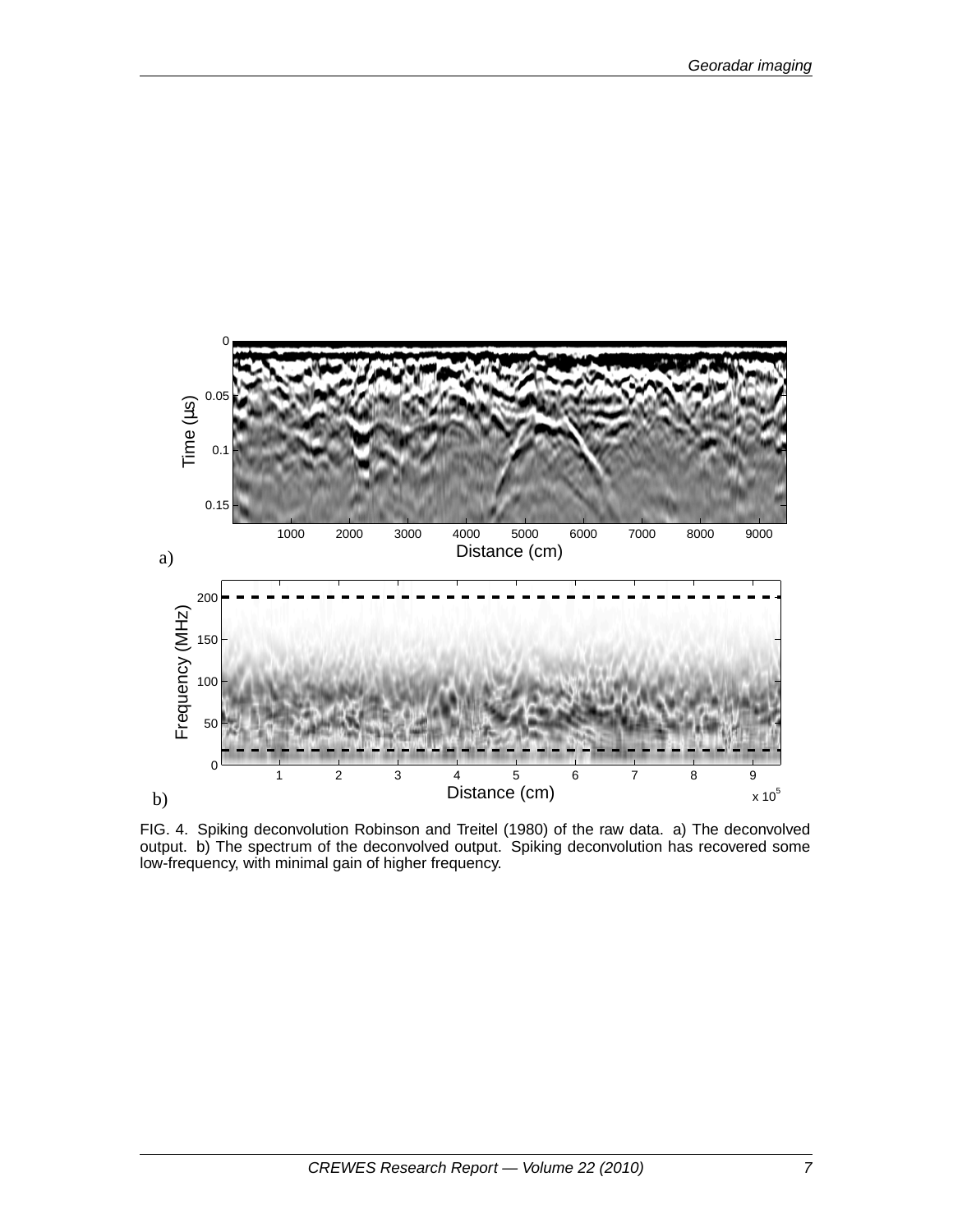

FIG. 5. Gabor deconvolution Margrave et al. (2005) of the raw data. a) The deconvolved output. b) The spectrum of the deconvolved output. Gabor deconvolution has recovered low-frequency, and events appear sharper than spiking deconvolution (Figure 4).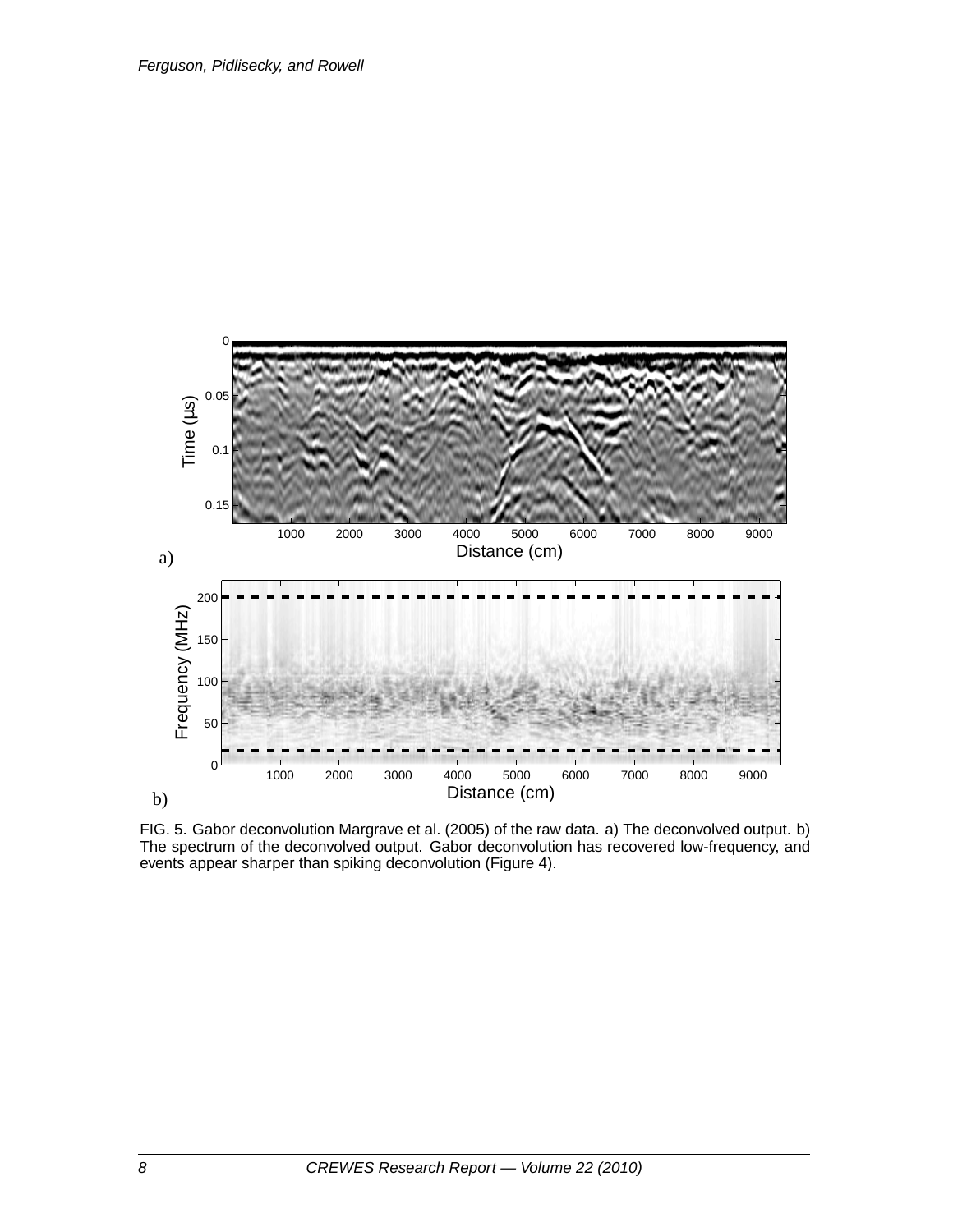

FIG. 6. Input data for zero-offset migration. These data have Gabor deconvolution (Margrave et al., 2005) and statics applied.

#### **Zero offset migration**

Zero-offset migration (ZOM) is used here as a first look at the subsurface structure in depth; In conventional georadar imaging, ZOM is usually the stopping point of most georadar imaging efforts. Bistatic georadar, of course, is not a zero-offset experiment (here *offset* = 100 cm), and we find that significant improvement comes as a result of using prestack depth migration (PSDM) instead (next section).

Nearsurface topography plays a significant role in the structure of reflection and diffraction events, so we correct the data prior to ZOM. Correction is done by computing first the  $t \Rightarrow f$  spectrum  $\psi$  of the data according to

$$
\tilde{\psi}_0(x,\omega) = \frac{1}{2\pi} \int \psi_0(x,t) e^{-i\omega t} dt,\tag{2}
$$

where  $\psi_0$  is a trace recorded at surface position x, t is recording time, and  $\omega = 2 \pi f$  (for brevity, the  $\pm\infty$  limits are not shown). Using the elevation survey  $z(x)$ , spectrum  $\psi$  is corrected for traveltime according to

$$
\tilde{\psi}_{z(x)}(x,\omega) = \tilde{\psi}_0(x,\omega) e^{i \operatorname{sign}(\omega) 2\omega \Delta z(x)/c}, \tag{3}
$$

where "sign" is the *signum* function,

$$
\Delta z(x) = z(x) - \text{MAX} \{z(x)\},\tag{4}
$$

and

$$
\psi_{z(x)}(x,t) = \int \tilde{\psi}_{z(x)}(x,\omega) e^{i\omega t} d\omega.
$$
 (5)

Output data  $\psi_z$  appears now as if it were acquired along a datum below which is basalt with velocity  $c = 14,000$  cm /  $\mu$ s (Table 1). Figure 6 shows the result of this correction. Rather than horizontal first arrivals, the first arrival aligns at  $t=0$  only a distances x that correspond to the maximum elevation MAX  $\{z(x)\}\$ in equation 4.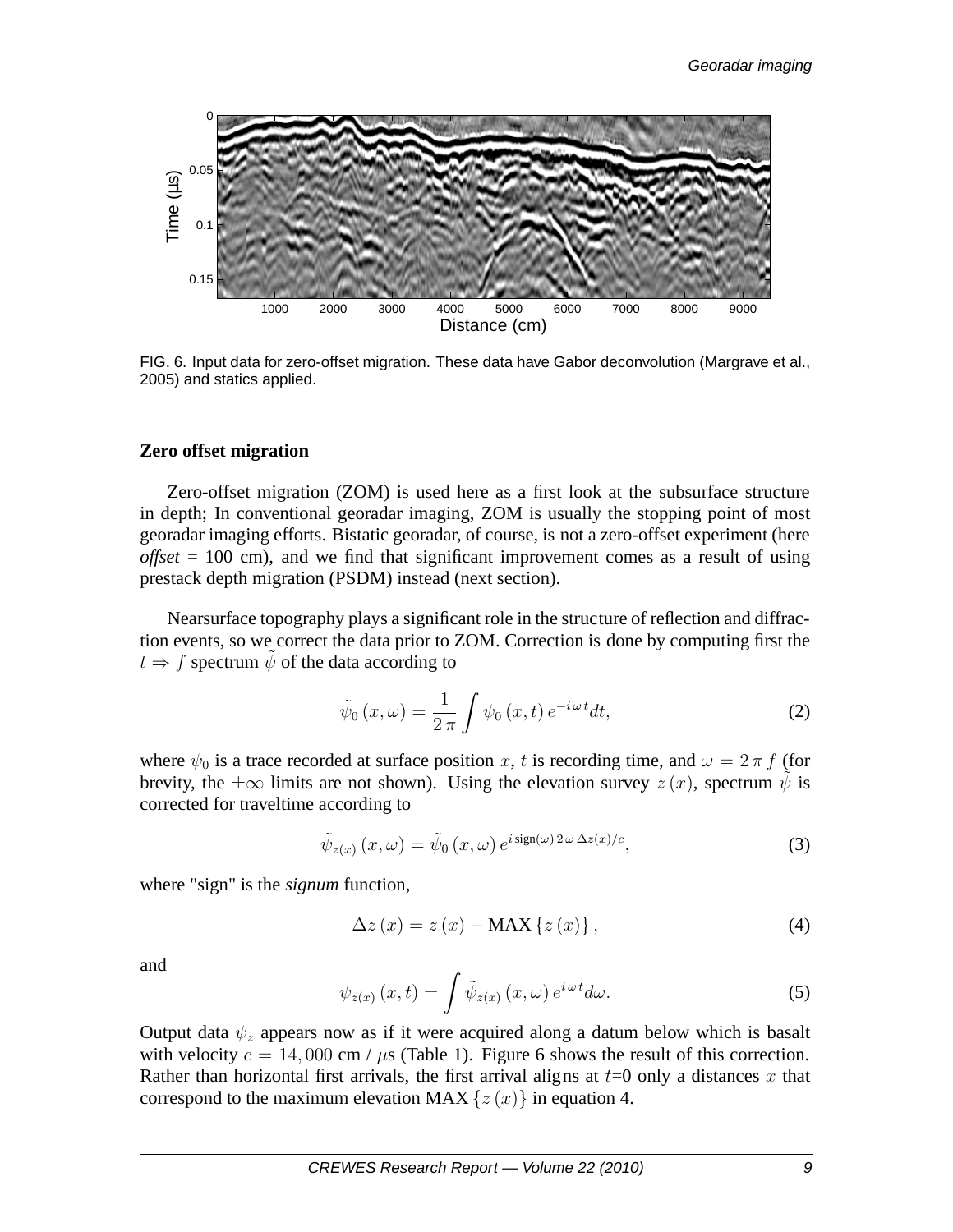

FIG. 7. Zero offset migration. a) The input data (Figure 6) are stretched to depth for comparison. b) Zero-offset migration output. The elevation profile is overlain as a solid line.

ZOM is then applied to the data depicted in Figure 6 according to (Gazdag, 1978)

$$
\psi(x, n \Delta z) = \frac{1}{2\pi} \int \varphi(k_x, \omega) \alpha(k_x, \omega) e^{ik_x x} dk_x d\omega,
$$
\n(6)

where spectrum  $\varphi$  is

$$
\varphi\left(k_x,\omega\right) = \int \tilde{\psi}_{z(x)}\left(x,\omega\right) e^{ik_x x} dx,\tag{7}
$$

extrapolation operator  $\alpha$  is

$$
\alpha(k_x, \omega) = e^{in\Delta z \, k_z(k_x, \omega)},\tag{8}
$$

and

$$
k_z (k_x, \omega) = \text{sign}(\omega) \frac{\omega}{c/2} \sqrt{1 - \left(\frac{c k_x}{2 \omega}\right)^2},\tag{9}
$$

for  $(c k_x/2/\omega)^2 < 1$ , and  $c/2$  is half the basalt velocity. Note, for  $(c k_x/2/\omega)^2 > 1$ ,  $k_z = \Re\left\{k_z\right\} + i\,\left|\Im\left\{k_z\right\}\right|^*.$ 

The result of ZOM is given in Figure 7. Here, the data of Figure 6 is given in depth for comparison (Figure 7a where  $c = 14,000$  cm /  $\mu$ s was used to map  $t/2 \rightarrow z$ ). The ZOM image (Figure 7a) shows good focusing of diffractions events, in particular the diffraction between 4500 and 6500 cm on the input (Figure 7a), and reflection events are generally much more coherent. Noise above the elevation profile (solid line) is evident due to poor constructive interference of primary energy in the nearsurface.

#### **MIGRATE DATA**

Though we expect ZOM to return a poor image — especially in the subsurface, it does act a s a good guide for prestack depth imaging (PSDM) as we have now a fair idea of

<sup>∗</sup>Please see the CREWES seismic imaging toolbox and function gaz\_zero\_mig.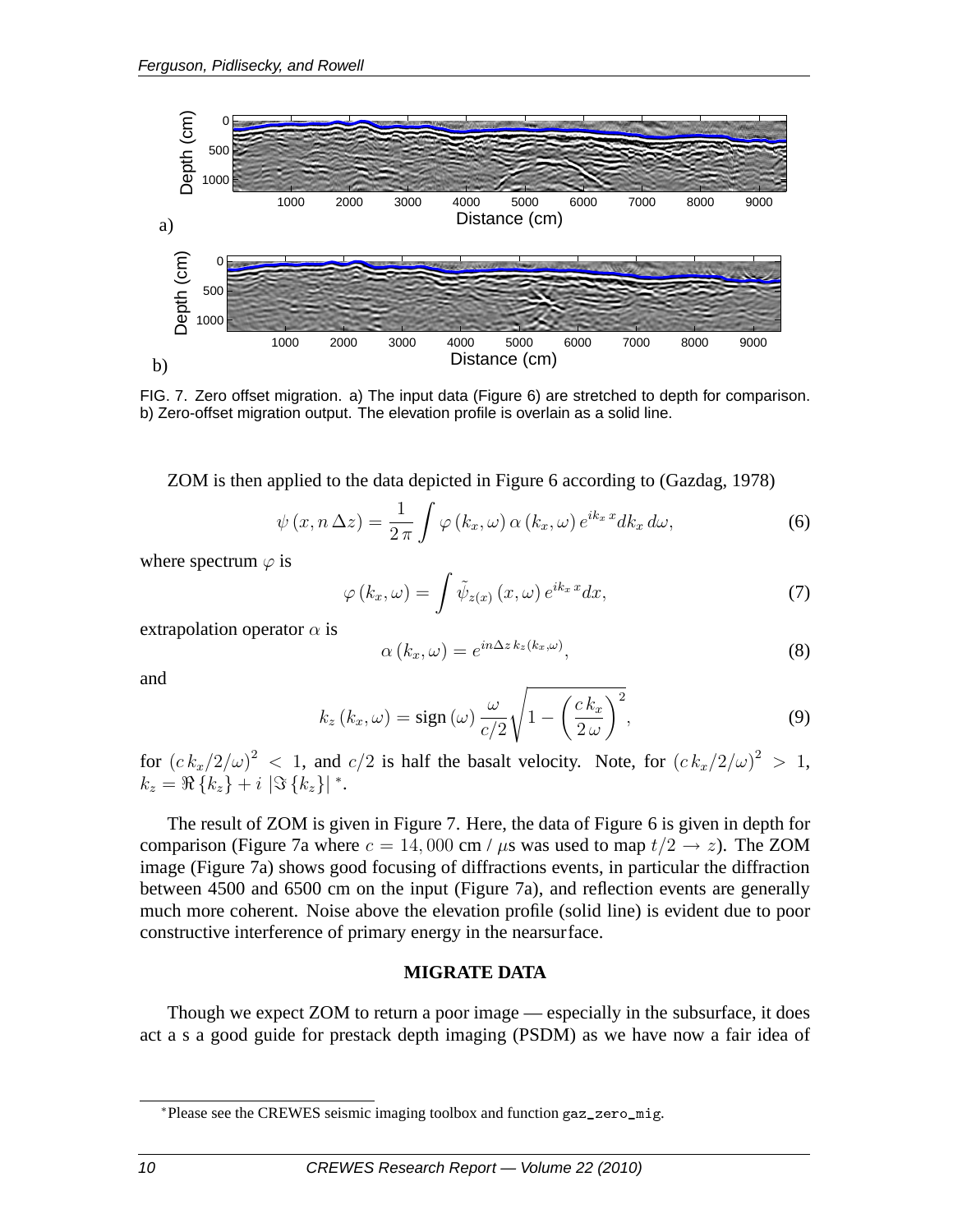where energy should focus. Because georadar data are equivalent to a one-trace common shot gather, we base our georadar PSDM on seismic shot-record migration (Ferguson and Margrave, 2005, for example). The general organization of our georadar PSDM is as follows:

- 1. Loop over traces.
- 2. PSDM each trace at  $c = 14,000$  cm /  $\mu$  s.
- 3. Stack each PSDM in a surface-consistent manner.

For practical implementation, we require that PSDM is run in parallel where we make maximum use of the computational cores available. Our system *Gilgamesh* consists of 19 nodes with 8 cores each. Our strategy, then, is to divide up the total number of traces evenly between nodes and cores. Local to one core, PSDM is applied to each assigned trace in series, with the results stacked into the output array and written to disk. When computation stops, a clean up routine collects and stacks the output from each core into the final image.

Our PSDM is implemented using a set of script files mssh\_psdm, run\_psdm\_radar, and psdm\_radar and gaz\_mig from the CREWES Matlab Toolbox. Rather than use Matlab, however, and have to cope with the parallel implementation of Matlab, we chose instead to modify the Matlab routines slightly to run in Octave. Octave is a free Matlablike system that we have installed on all 19 *Gilgamesh* nodes.

Implementation begins with a parallel script written in Pearl that is run out of a directory that is unique to each line (for line 23, the directory is called LINE23). In each line directory reside the georadar data and imaging code. Pearl script mssh\_psdm is executed with a pointer to input file run\_psdm\_radar. Input file run\_psdm\_radar provides path names to the line directory and the executablepsdm\_radar plus symbolic pointers to the arguments. The range of traces to be issued to each core within each node is determined by mssh\_psdm (the start and stop trace numbers) so that each core processes approximately the same number of traces. mssh\_psdm then logs on to the selected range of nodes, registers the Octave and disk pathnames, and issues the psdm\_radar command parametrized with numerical values for start and stop.

A loop over traces is then initiated by psdm\_radar to do the actual PSDM and corelocal stacking. On each core, psdm\_radar loads input data and model data, and builds a source model with the source in the middle. Here, we use a unit impulse at the grid level that corresponds to  $t = 0$ . Beginning with the first (start) trace assigned to a given core core, single traces are extracted from the input gather, placed in a NULL array corresponding to the acquisition distance from the source location, transformed  $(x,t) \Rightarrow$  $(k_x, f)$ , band limited to the user-specified range of  $f_{min} \le f \le f_{max}$ , and the source and data spectra, velocity model,  $\Delta x$ , and  $\Delta z$  are passed to gaz\_mig. gaz\_mig iterates in depth and applies the imaging condition. Following each psdm in the loop, the results are *stacked* into the output space according to the  $(x, z)$  location of the source. With the completion of the core loop, the output stack is written to the line directory.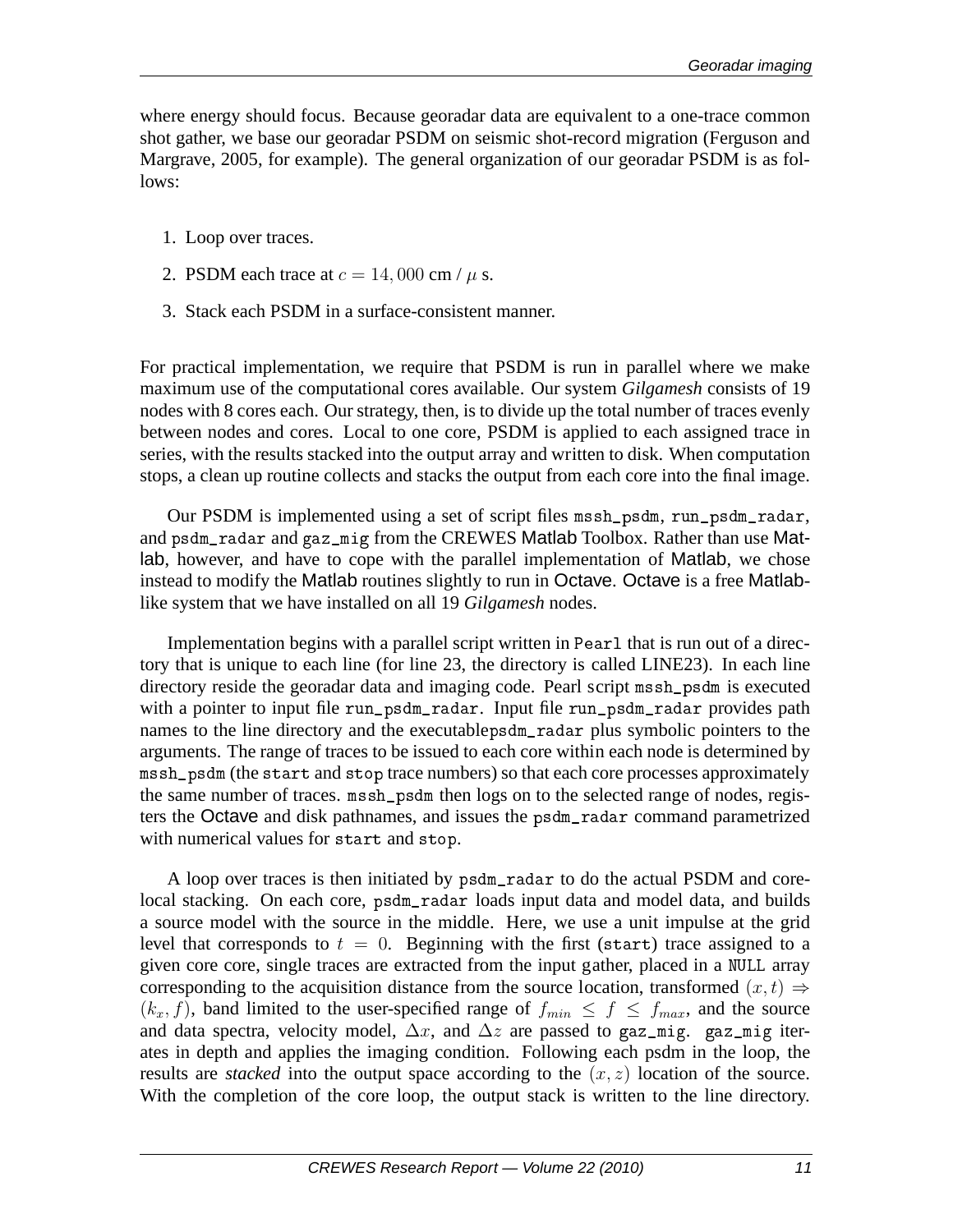

FIG. 8. Stack of all shot record migrations. The elevation profile is overlain as a solid line.

| Parameter                  | Value            |
|----------------------------|------------------|
| Node 1                     |                  |
| Node N                     | 10               |
| Cores / node               | 8                |
| # of traces                | 671              |
| # of psdm traces           | 1024             |
| # of depths                | $\overline{312}$ |
| # of stacked traces / core | 1695             |

Following completion of all PSDM's, stack loads the stacked data from each core, and does a global stack. Table 5 summarizes the main input parameters. Here, Node 1 and Node N refer to the numbered nodes on Gilgamesh, so nodes 7 / 19 through 10 /19 are used for computation. There are 8 cores per node, and the total number of traces is 621. Because gaz\_mig is FFT based, the input traces are padded to the nearest power of 2 (1024). The output depth image has 312 grid levels, and each core returns a stacked image that is 1695 traces wide.

Table 5. Parallel Octave input parameters.

For LINE23, the resulting image is given in Figure 8. Apparent immediately is the improved image at the topography level indicated by the solid line. Compared to ZOM (Figure 7b), PSDM has the correct impulse response in the near surface, and constructive interference is much stronger. Deeper down, significant reduction in noise is apparent, and reflections are now more distinct.

Zoom images of ZOM and PSDM are provided in Figures 9a and b respectively. PSDM is clearly superior in the near surface where reflection events are much cleaner and more coherent. Deeper down at 600cm and between 5000 and 6000 cm, the reflection event is much better focused on the PSDM image, and overall, the PSDM image is much cleaner.

#### **CONCLUSIONS**

We find that application of leading-edge seismic processing and imaging practice to georadar enhances significantly the final image. In particular, we find that nonstationary deconvolution whitens the spectrum and draws out deeper reflection energy than conventional spiking deconvolution. We find also that prestack depth migration, implemented as single trace shot migration, significantly improves upon the combination of terrain correction followed by zero offset migration.

We implement our georadar imaging algorithm in parallel on our multi-core, multinode computer cluster, and we use Octave as the central processing language with Linux and Pearl used to effect parallelism. We find that this combination is relatively easy to use, and it is very cost effective in that it uses only freely available software.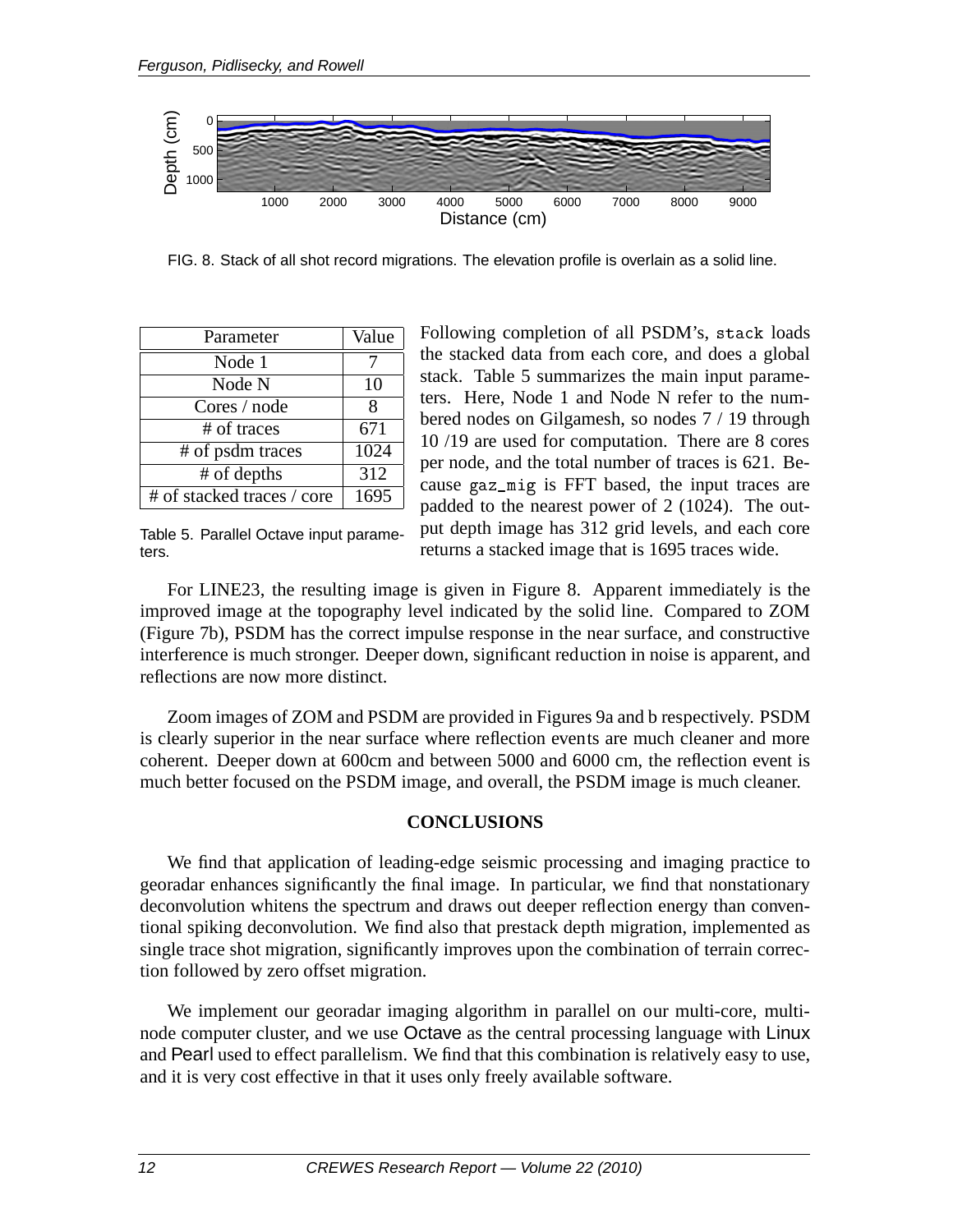

FIG. 9. Migration comparison of 5000-9000 cm. a) Zero offset migration. b) Stacked shot record migration. The shot record migration is less noisy, and energy is more coherent. The elevation profile is overlain as a solid line.